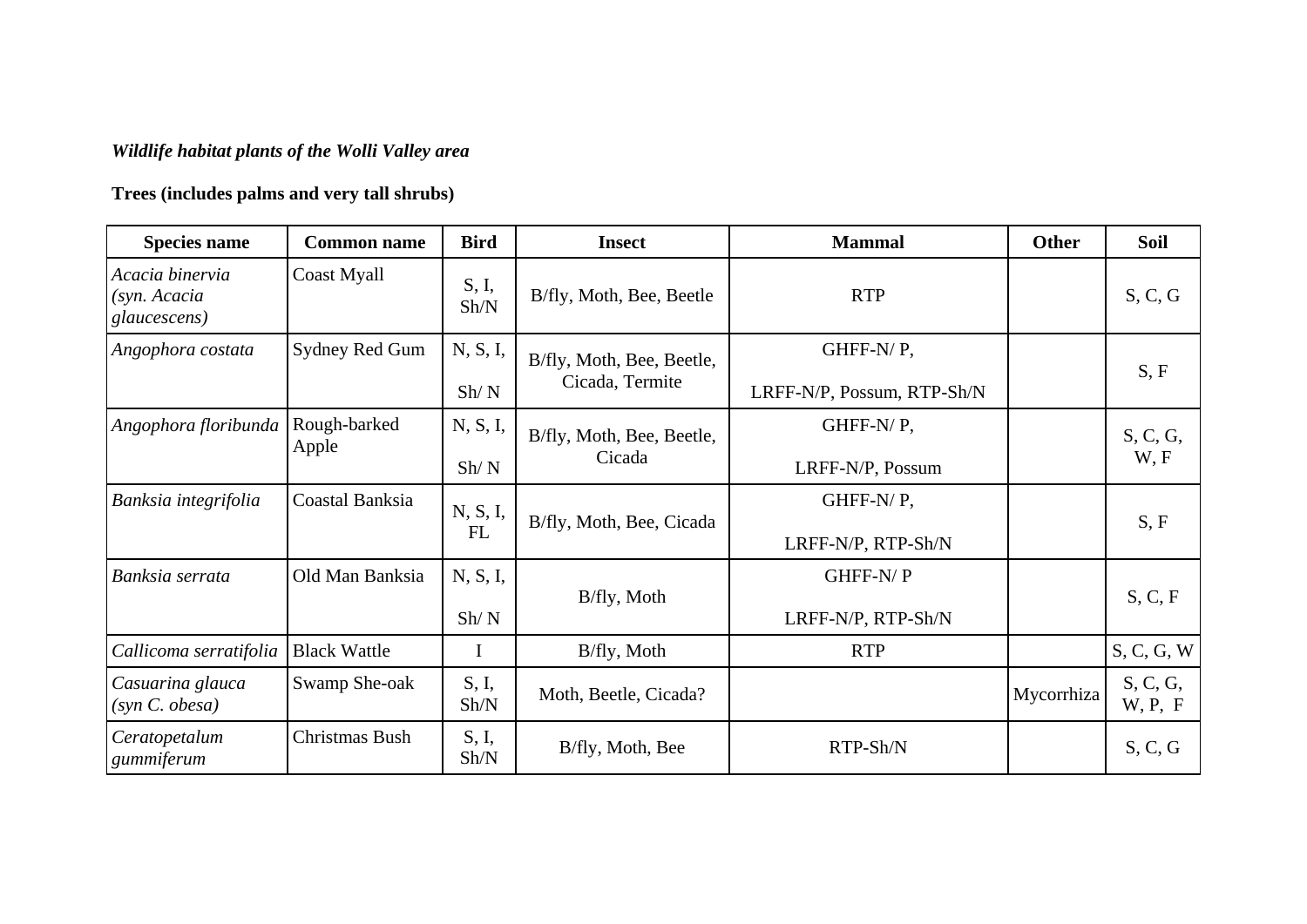| <b>Species name</b>                                  | <b>Common name</b>          | <b>Bird</b>      | <b>Insect</b>                             | <b>Mammal</b>                                      | Other | <b>Soil</b>      |
|------------------------------------------------------|-----------------------------|------------------|-------------------------------------------|----------------------------------------------------|-------|------------------|
| Corymbia gummifera<br>(syn. Eucalyptus<br>gummifera) | Red Bloodwood               | N, S, I,<br>Sh/N | B/fly, Moth, Bee, Cicada,<br>Fly, Wasp    | GHFF-N/P, LRFF-N/P, Y-bGlider,<br>Possum, RTP-Sh/N |       | S, C             |
| Eucalyptus botryoides                                | Bangalay                    | N, S, I,<br>Sh/N | B/fly, Moth, Bee, Beetle,<br>Ants         | GHFF-N/P, Possum, RTP-Sh/N,<br>Koala               |       | S, W, P, F       |
| Eucalyptus gummifera<br>(now Corymbia<br>gummifera)  |                             |                  |                                           |                                                    |       |                  |
| Eucalyptus<br>haemastoma                             | <b>Scribbly Gum</b>         | N, S, I,<br>Sh/N | B/fly, Moth, Bee, Beetle,<br>Fly, Termite | GHFF-N/P, Possum, Koala                            |       | S, C             |
| Eucalyptus punctata                                  | Grey Gum                    | N, S, I,<br>Sh/N | B/fly, Moth, Bee, Beetle,<br>Termite      | GHFF-N/P, Possum, Koala                            |       | S, C             |
| Livistonia australis                                 | Cabbage Palm                | FR, I            | B/fly, Moth                               | GHFF-N/P & FR                                      |       | $\mathbf G$      |
| Melaleuca linariifolia                               | Snow-in-summer              | N, S, I,<br>Sh/N | B/fly, Moth, Bee, Beetle,<br>Cicada       | <b>RTP</b>                                         |       | S, C, G,<br>W, P |
| Melaleuca<br>styphelioides                           | Prickly-leaved<br>Paperbark | N, S, I,<br>Sh/N | B/fly, Moth, Bee, Beetle                  | <b>RTP</b>                                         |       | S, C, G,<br>W, P |
| Syncarpia glomulifera                                | Turpentine                  | N, S, I          | Moth, Bee, Cicada                         | GHFF-N/P, LRFF-N/P, RTP-Sh/N                       |       | C, G             |